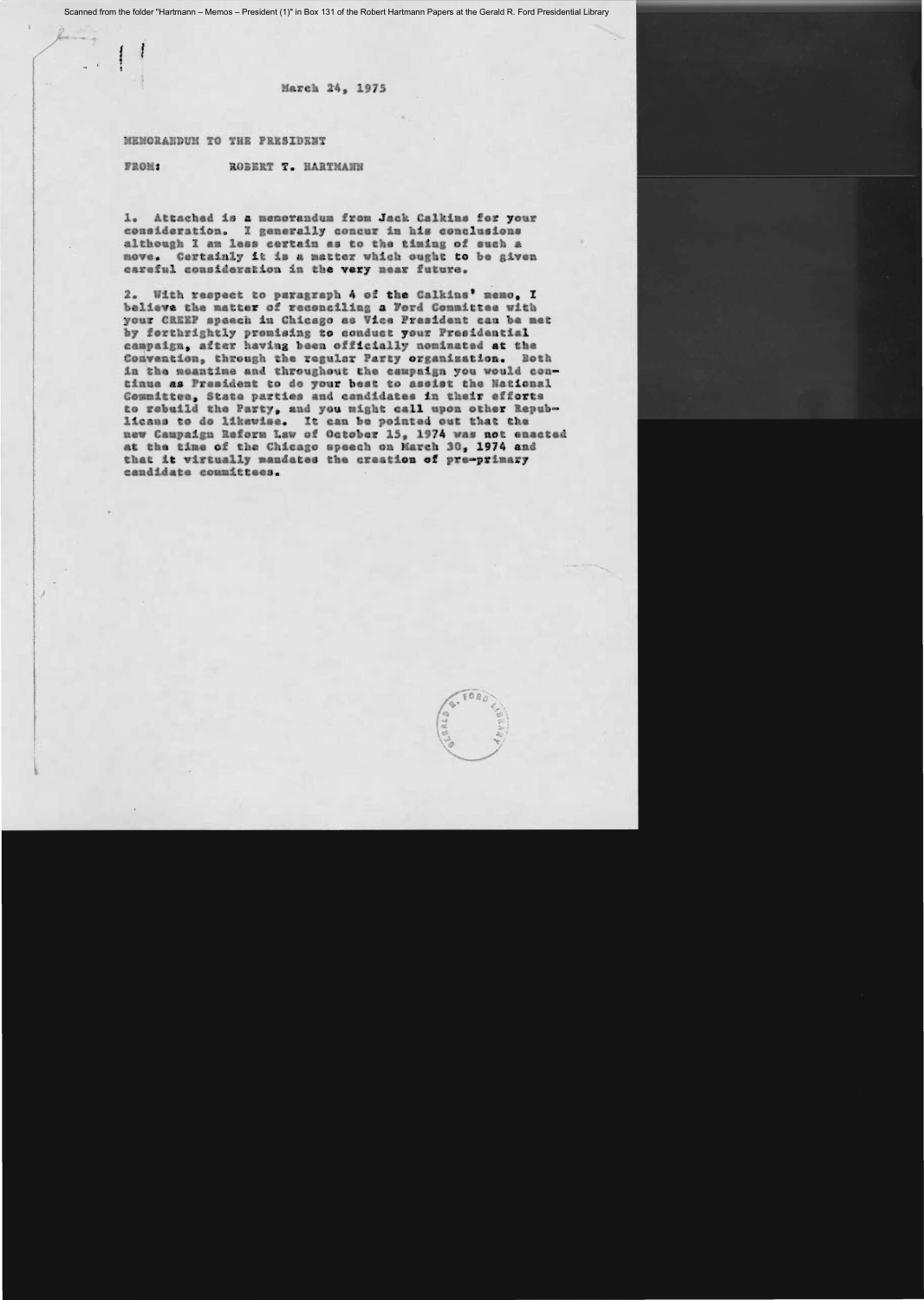# March 24, 1975 (Dictated Saturday, March 22)

#### MEMORANDUM TO:

# ROBERT T. HARTMANN

FROM:

### **JACK CALKINS**

After giving the subject a great deal of thought during the past two months. I have come to the firm conclusion that the President should give an affirmative signal for the formation of a campaign finance and operational organization outside of the White House. My reasons are outlined below.

The President's several statements of intended candidacy in 1976  $\mathbf{L}$ are losing their credibility so long as political writers and other interested observers can detect no signs of a campaign organization and finance arm being formed. It has reached the point where every time he states his intention to run, it is being less believed in some quarters because they know that an effective Presidential effort must be mounted many many months in advance. One political writer told me that the Nixon people were telling him in the spring of 1969 what they were going to do to win in 1972. Under the new election law, a candidate may become one by his own declaration or by operation of law. It has been my assumption that the President wanted no overt campaign actions taken so that he would not become a candidate by operation of law and thus start the meter ticking on the \$10 million limitation which the law imposes for pre-convention expenditures. However, this has not inhibited any of the Democratic aspirants, and the more I have thought about it, the less important it seems to me. Therefore, while the President may, for strategic reasons, not wish to formally declare his candidacy for 1976 as yet, I believe he should permit the formation of a campaign and finance unit to begin collecting funds and making organizational plans for next year. So long as that does not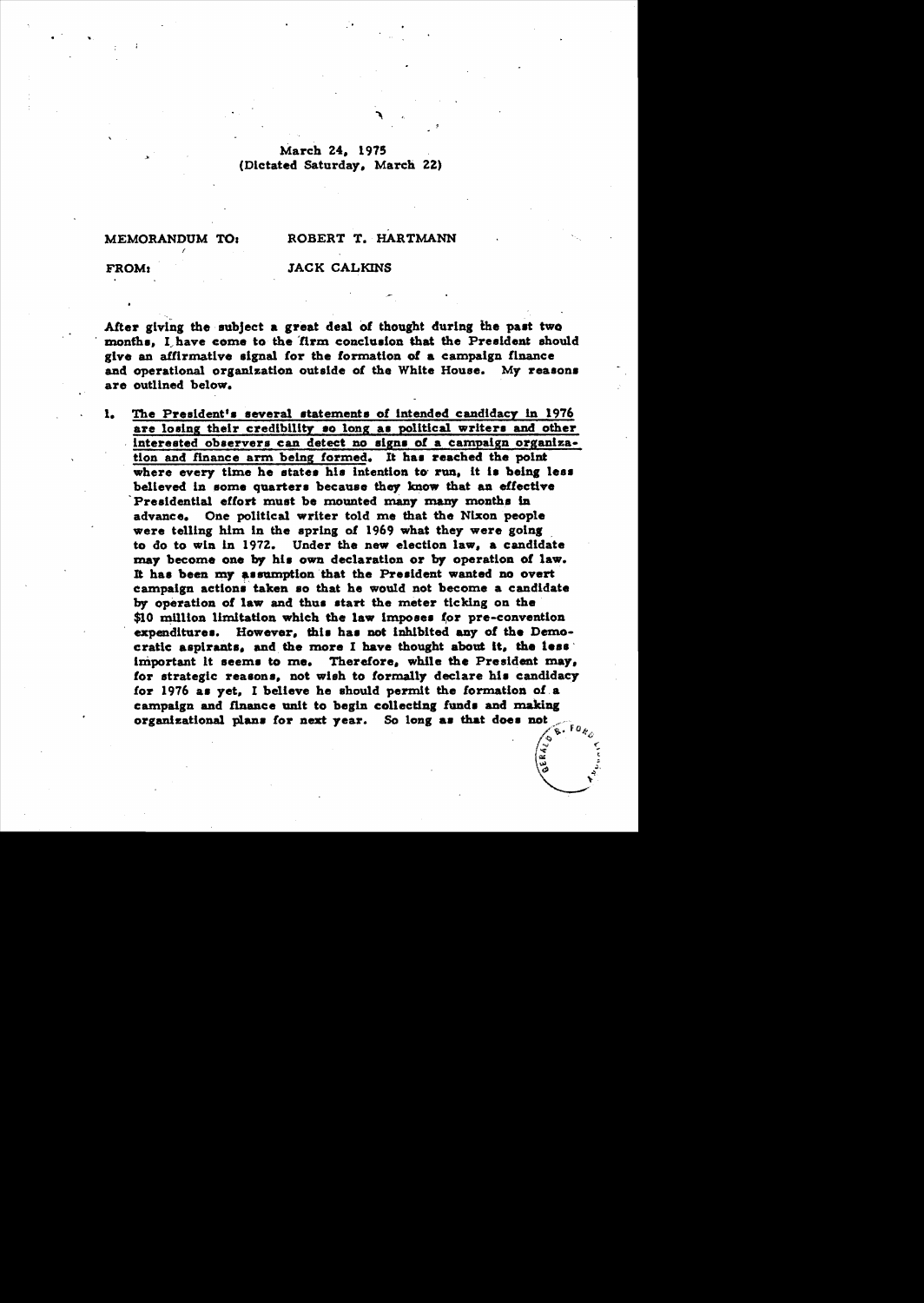Robert T. Hartmann

March 24, 1975

happen, we not only have a credibility hazard but, further, we are extremely limited in actions we can take because of having no funds available.

-2.

- $2.$ The President Ford Committee should be headed by a prominent American who has the President's confidence, and it should be set up outside the White House but with a direct liaison link within the White House structure to the President. Presumably. the individual chosen to head the President Ford Committee would become the campaign manager or chairman for the general campaign following the Republican National Convention. A talented individual or group of campaign consultants should be hired to plan the broad outlines and organizational facets of the pre-convention campaign as well as the post-convention general campaign.
- The liaison link between the external campaign organization and з. the President should be clearly designated by the President Presumably the President will have on-going personal himself. contact with the Chairman of the President Ford Committee. but subordinates within the campaign organization must know of the designated contact point within the White House and must have the assurance that such individual or office speaks for the President. This is extremely important in order to avoid a multiplicity of opinions, instructions, etc. which will only serve to confuse the organization rather than aid it. Because you and your staff currently have the responsibility of liaison with the RNC, Congressional and Senatorial Committees, and State Committees throughout the country, the added function of liaison with the President Ford Committee would seem to fall naturally within your office. If that proves to be the President's decision, then it should be very clearly stated, both externally and internally.

It has been obvious over the past two months to me and to many others outside of the White House that there are other elements in the White House Staff which have taken unto themselves the type of political liaison and contact point which your office was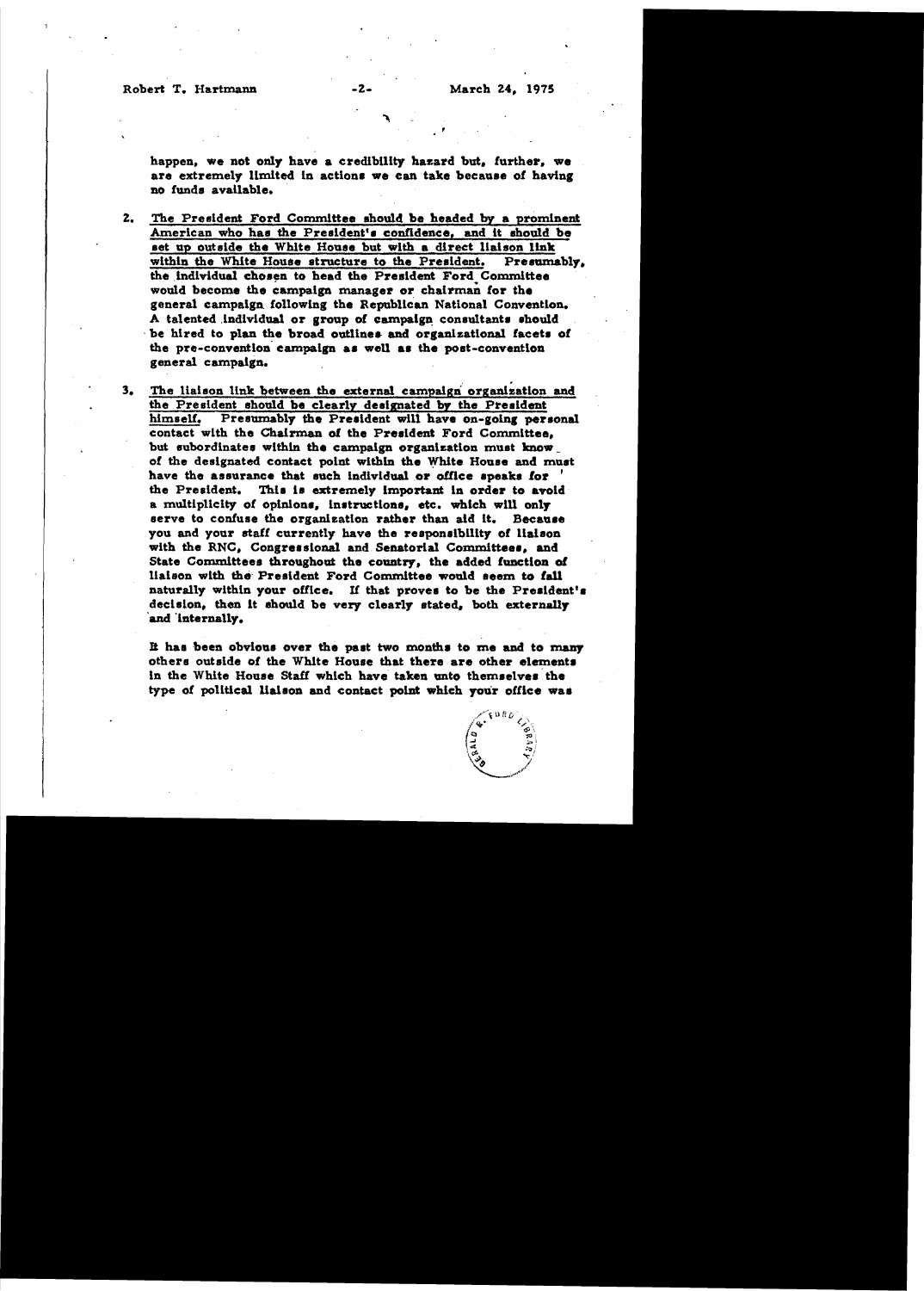#### Robert T. Hartmann

March 24, 1975

created to have sole jurisdiction over. This is naturally very confusing to those who must do political business with the White House. It means that political information which is important to the conduct of the Presidency is often diffused between several offices and may or may not reach the President. Further, it gives the impression of inefficient and sloppy organization and assignment of duties within the White House Staff because of the obvious overlap. I have considered the possibility that the President may prefer this sort of doubletrack system. If that is the case, I believe he should advise us to that effect because we are all here to serve the President and will abide by his decisions. However, if that is not his wish, then he should be equally clear in expressing his feelings.

-3-

4. The decision to set up the President Ford Committee should not be inhibited by the unfortunate past history of the Committee to Re-elect the President. While President Ford has expressed his intention to operate the general election campaign in 1976 through the established Republican organizations and the RNG. these entities must perforce remain neutral until the 1976 Convention chooses its nominee. Therefore, it is obvious that a separate organization must be formed to deal with and plan for the primary elections and other organizational problems which will precede the convention. The President Ford Committee should be instructed to cooperate fully with any Republican entity which seeks such cooperation pre-convention, but it must also plan for the inclusion of independents and disaffected Democrats in the post-convention campaign as well as in states where voters who are not enrolled Republicans can nonetheless vote in the Republican Primary. The problem of how to honor the President's pledge concerning the RNC and the 1976 General Election can be addressed at a later time and after the President Ford Committee has been organized and staffed. The important thing is that we must begin, and very soon, to establish the organizational and finance functions for public announcement no later than midsummer, in my opinion.